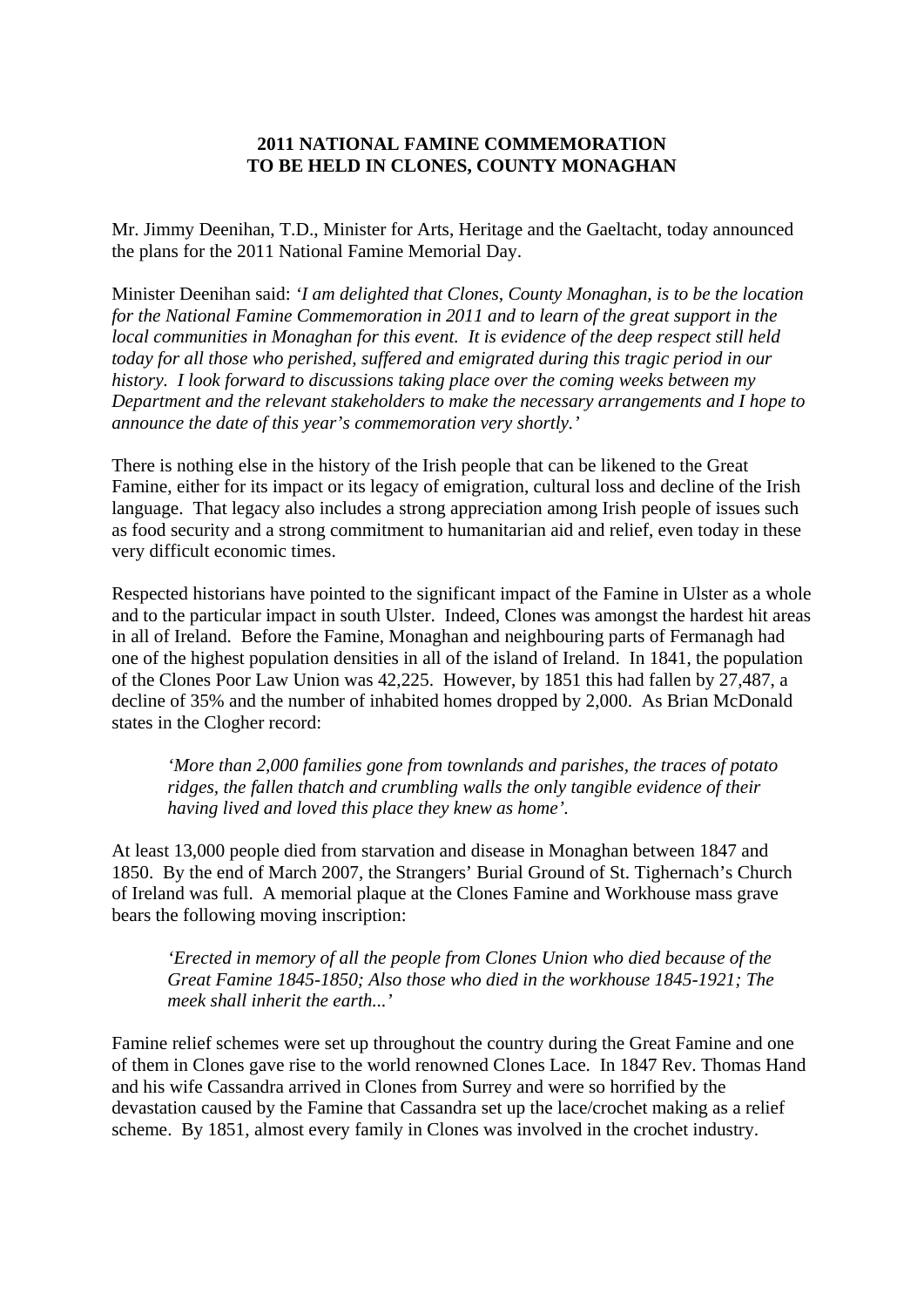When making the announcement today in Clones, Co. Monaghan, Minister Deenihan also expressed his gratitude to the members of the National Famine Commemoration Committee for their commitment in ensuring that the catastrophic events of the Great Famine are appropriately remembered and that the extraordinary contributions of those who emigrated and of their many descendents abroad are justly celebrated.

## **PRESIDENT MCALEESE TO OFFICATE AT THE 2011 NATIONAL FAMINE COMMEMORATION**

Mr. Jimmy Deenihan, T.D., Minister for Arts, Heritage and the Gaeltacht, and Chair of the National Famine Commemoration Committee today announced that President McAleese has accepted an invitation to lead the official representation at this year's National Famine Commemoration.

The National Famine Commemoration ceremony will take place on Saturday, 10<sup>th</sup> September 2011 in Clones County Monaghan. The commemoration will comprise a programme in which the local communities in County Monaghan will be prominently involved followed by the formal State ceremonial event, which will include military honours and wreath laying ceremonies.

Minister Deenihan commented: *'President McAleese's involvement in this commemorative event shows the deep respect and honour that the Irish nation has for the victims of the great famine. This year's event promises to be a great success and a fitting tribute to those that perished many years ago but who will not be forgotten. As Chair of the National Famine Commemoration Committee, I would like to thank President McAleese for her participation in this year's event.'*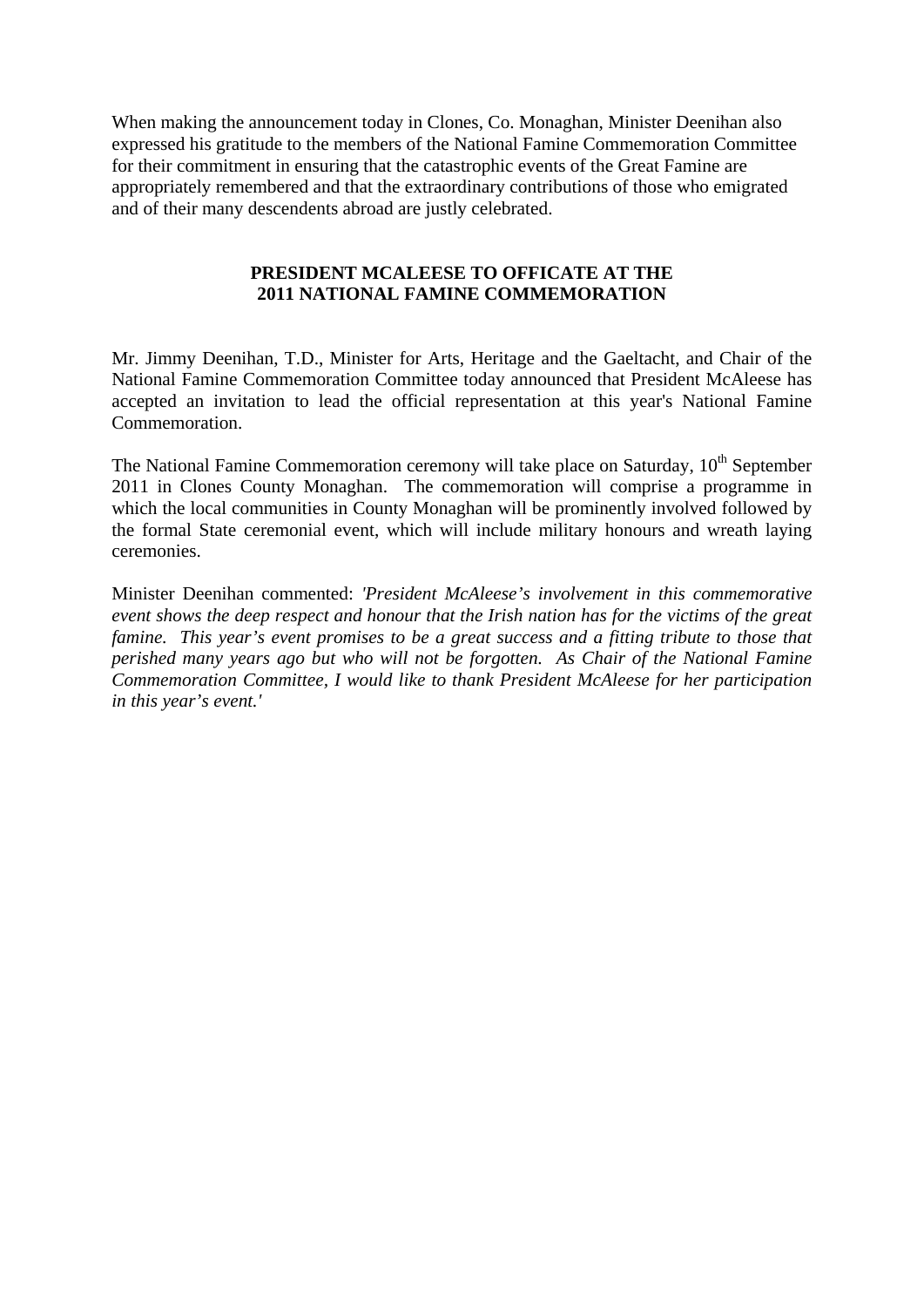## **CUIMHNEACHÁN NÁISIÚNTA AN GHORTA MHÓIR 2011 LE REÁCHTÁIL I GCLUAIN EOIS, CONTAE MHUINEACHÁIN**

D'fhógair an tAire Ealaíon, Oidhreachta agus Gaeltachta, an tUasal Jimmy Deenihan, T.D., na pleananna do Lá Cuimhneacháin Náisiúnta an Ghorta 2011 inniu.

Dúirt an tAire Deenihan: *'Is cúis mhór áthais dom go mbeidh Cuimhneachán Náisiúnta an Ghorta Mhóir ar siúl i gCluain Eois, Contae Mhuineacháin i mbliana agus is mór agam an tacaíocht ollmhór don imeacht seo atá curtha ar fáil ag an bpobal áitiúil. Léirítear leis sin an meas mór atá go fóill ar na daoine úd a d'éag, a d'fhulaing agus a chuaigh ar imirce le linn na tréimhse léanmhaire sin i stair na tíre. Táim ag tnúth go mór leis an bplé a bheidh idir mo Roinnse agus na páirtithe leasmhara ábhartha sna seachtainí amach romhainn chun na socruithe riachtanacha a dhéanamh agus tá súil agam go mbeidh ar mo chumas dáta chuimhneachán na bliana seo a fhógairt gan mhoill.'*

Níor tharla aon tubaiste eile i stair na hÉireann a raibh a oiread de thionchar aige agus a bhí ag an nGorta Mór ná a d'fhág lorg chomh mór ar chúrsaí eisimirce, cultúir agus Gaeilge. D'fhág an tubaiste sin chomh maith go bhfuil tuiscint níos fearr ag muintir na hÉireann ar cheisteanna a bhaineann leis an soláthar bia a choinneáil slán agus go bhfuil siad tiomanta do chabhair dhaonnúil agus faoiseamh daonnúil a chur ar fáil, fiú amháin sa lá atá inniu ann agus cúrsaí geilleagair mar atá.

Tá aird tarraingthe ag staraithe mór le rá ar thionchar suntasach an Ghorta Mhóir ar chúige Uladh ina iomláin agus ar dheisceart an chúige ach go háirithe. Go deimhin, ba é Cluain Eois ceann de na háiteanna ba mhó in Éirinn inar fhulaing na daoine. Roimh an nGorta Mór, bhí an dlús daonra i Muineachán agus i gceantair chomharsanachta i bhFear Manach i measc an dlúis daonra is airde ar oileán na hÉireann. Sa bhliain 1841, ba ionann pobal Aontas Dhlí na mBocht i gCluain Eois agus 42,225. Bhí an uimhir sin tar éis titim de 27,487 faoin mbliain 1851, áfach, laghdú de 35%, agus bhí líon na dtithe a raibh cónaí ar dhaoine iontu laghdaithe de 2,000. Mar a deir Brian McDonald sa *Clogher Record*:

*'Agus níos mó ná 2,000 teaghlach imithe as na bailte fearainn agus as na paróistí, ní raibh d'fhianaise ann gur mhair daoine riamh san áit ach an lorg d'iomairí prátaí ar an talamh, cinn tuí a bhí tite isteach agus ballaí leagtha'.*

Fuair 13,000 duine ar a laghad bás de dheasca ocrais agus galair i Muineachán idir 1847 agus 1850. Faoi dheireadh mhí an Mhárta 2007 bhí Reilig na Strainséirí i Séipéal Naomh Tighernach, Eaglais na hÉireann, lán. Seo atá scríofa ar phlaic chuimhneacháin an Ghorta Mhóir ag olluaigh Theach na mBocht Chluain Eois:

*'Erected in memory of all the people from Clones Union who died because of the Great Famine 1845-1850; Also those who died in the workhouse 1845-1921; The meek shall inherit the earth...'*

Bunaíodh scéimeanna faoiseamh gorta ar fud na tíre le linn an Ghorta Mhóir agus is a bhuíochas le scéim a reáchtáladh i gCluain Eois a cuireadh Lása Chluain Eois, a bhfuil cáil air ar fud an domhain, ar fáil. Tháinig an tOirmhinneach Thomas Hand agus a bhean chéile